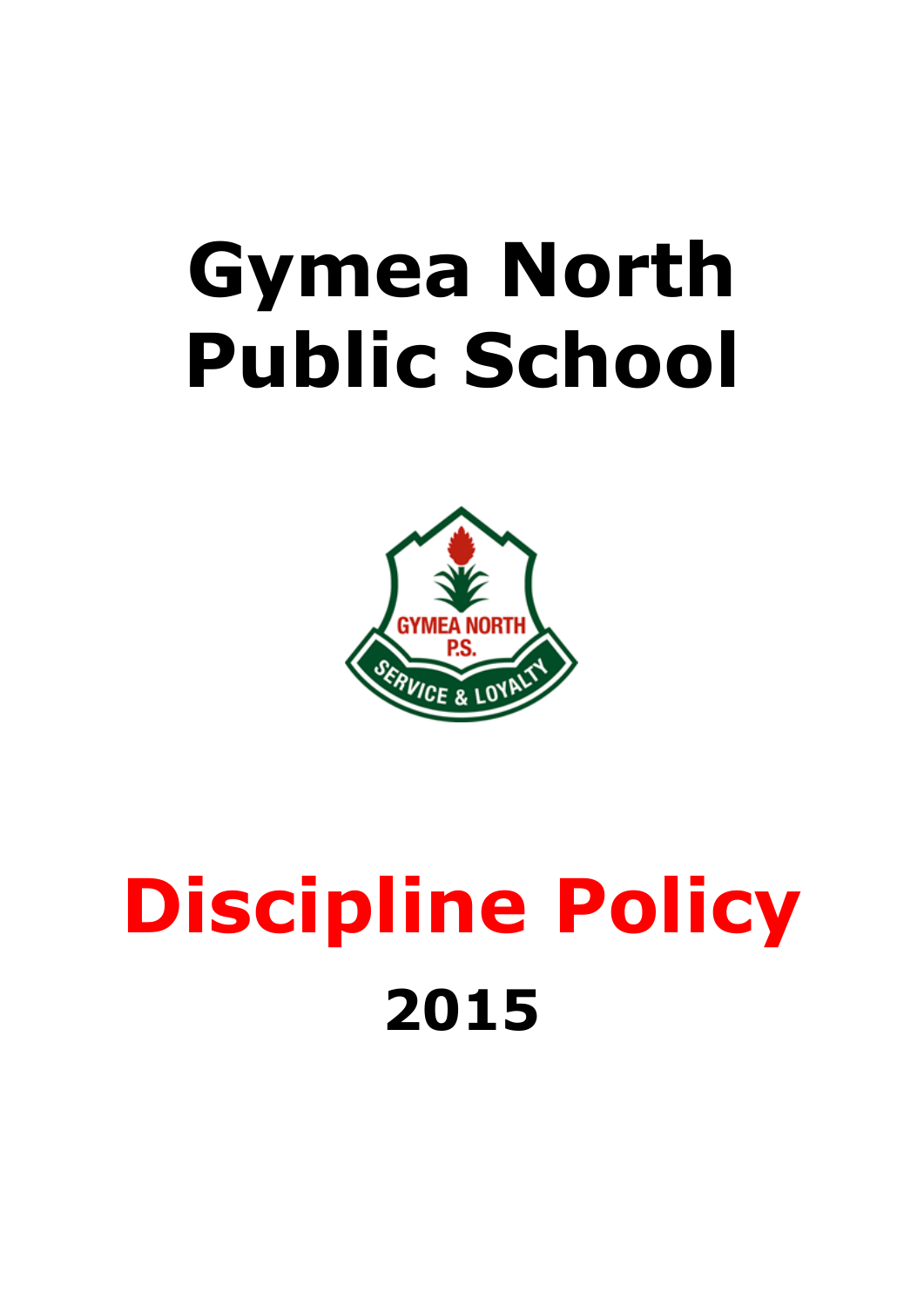

## **SCHOOL RULES**

## **Rationale**

Gymea North Public School recognises the importance of rules in all societies to ensure the rights and responsibilities of individuals or groups within the society. To encourage students to become active citizens in the community, Gymea North Public School has adopted six succinct rules for both the classroom and in the playground. It is expected that students can articulate the six rules when asked and that the rules are referred to consistently. Rules are displayed prominently in each classroom and in all areas in the playground.

### **Gymea North Public School rules are:**

- 1. Follow teacher directions at all times.
- 2. Be in the right place at the right time.
- 3. Keep hands, feet and objects to yourself.
- 4. Show respect towards teachers, peers, and visitors.
- 5. Respect the school environment and all property.
- 6. No hat, play under an awning.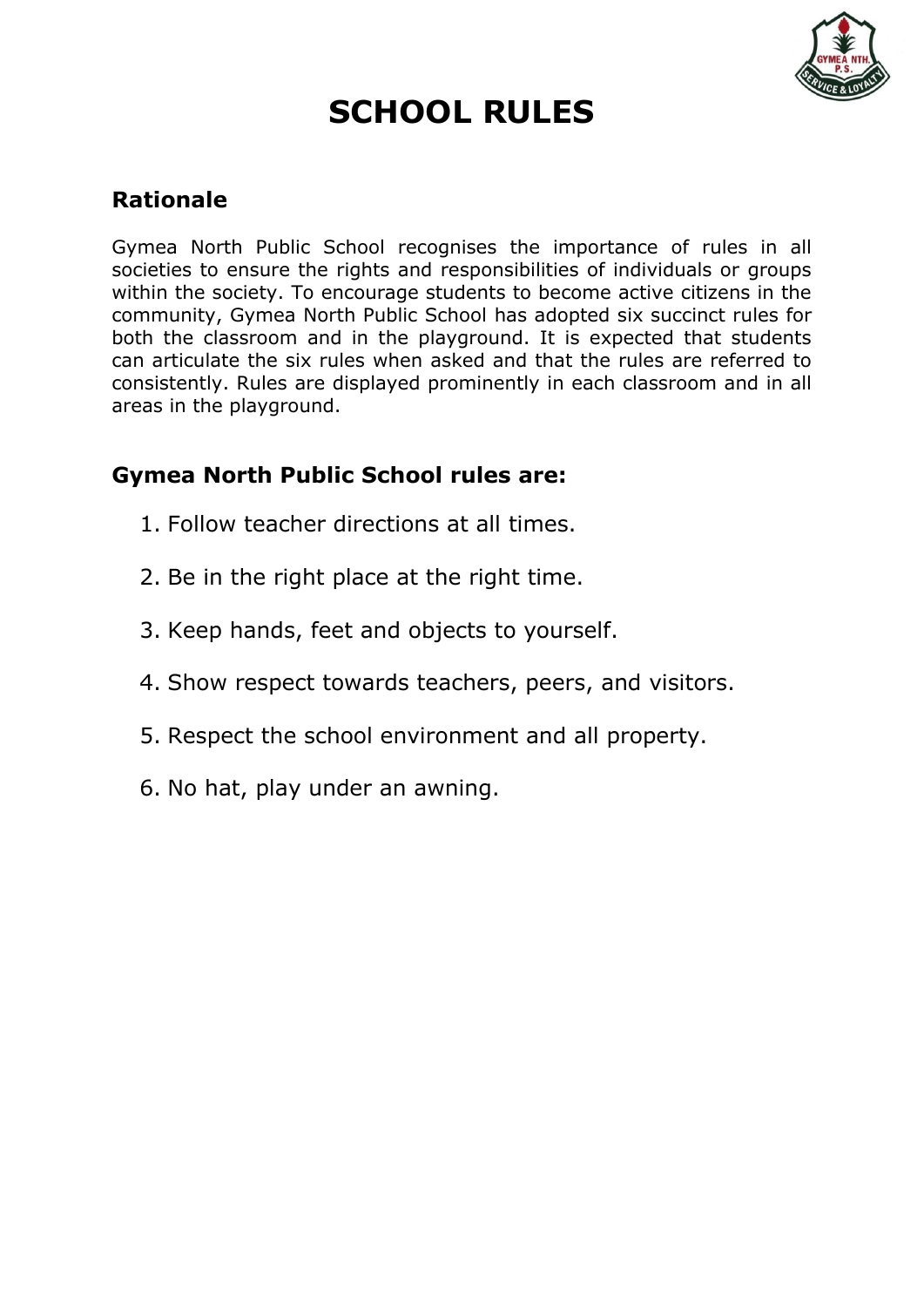

# **POSITIVE BEHAVIOUR LEVELS**

### **Rationale**

Gymea North Public School implements a behaviour level system which promotes positive behaviour within the school environment. It encourages students to strive to move through the positive levels to ultimately reach Gold Level towards the end of the school year. It recognises students who achieve each positive level and invites parents/carers to share that success through recognition at whole school assemblies. All students begin each year on Green Level.

The level system has been designed to develop consistency across classes and students and provides students with clear expectations and consequences.

| <b>LEVEL</b>                  | <b>PROCEDURES</b>                                                                                                                                                                                                                                                                                                                                                                                                                                                                                                                                                                                                                                                                                                                                                                                                                                                                |
|-------------------------------|----------------------------------------------------------------------------------------------------------------------------------------------------------------------------------------------------------------------------------------------------------------------------------------------------------------------------------------------------------------------------------------------------------------------------------------------------------------------------------------------------------------------------------------------------------------------------------------------------------------------------------------------------------------------------------------------------------------------------------------------------------------------------------------------------------------------------------------------------------------------------------|
| <b>GOLD</b><br><b>LEVEL</b>   | $\geq 15$ ticks on Silver Level Chart = Gold<br>$\triangleright$ Letter sent home inviting parents to assembly<br>> Gold Level Award and Medallion presented at assembly                                                                                                                                                                                                                                                                                                                                                                                                                                                                                                                                                                                                                                                                                                         |
| <b>SILVER</b><br><b>LEVEL</b> | $\geq 15$ ticks on Bronze Level Chart = Silver<br>$\triangleright$ Letter sent home inviting parents to assembly<br>> Silver Level Award presented at assembly                                                                                                                                                                                                                                                                                                                                                                                                                                                                                                                                                                                                                                                                                                                   |
| <b>BRONZE</b><br><b>LEVEL</b> | $\geq 15$ ticks on Green Level Chart = Bronze<br>$\triangleright$ Letter sent home inviting parents to assembly<br>> Bronze Level Award presented at assembly                                                                                                                                                                                                                                                                                                                                                                                                                                                                                                                                                                                                                                                                                                                    |
| <b>GREEN</b><br><b>LEVEL</b>  | $\triangleright$ All children begin on Green level at the start of each school year or<br>on arrival at Gymea North Public School<br>> Ticks are awarded on tick charts for appropriate/positive behaviour<br>$\triangleright$ One tick is awarded each Friday afternoon if behaviour is<br>satisfactory that week<br>$\triangleright$ 'Bonus' ticks can be earned by accumulating 5 chance cards which<br>are in turn 'traded' for 1 tick<br>*Students commence at beginning of current behaviour level again after<br>$(1)$ detention.<br>*Students commence at beginning of Green Level again after (2 or more)<br>detentions or a suspension. Students may have privileges suspended at<br>this level, eq sport representation, excursions, etc.<br>*Bronze, Silver or Gold level certificate to be awarded if earned prior to<br>date of detention/suspension level status. |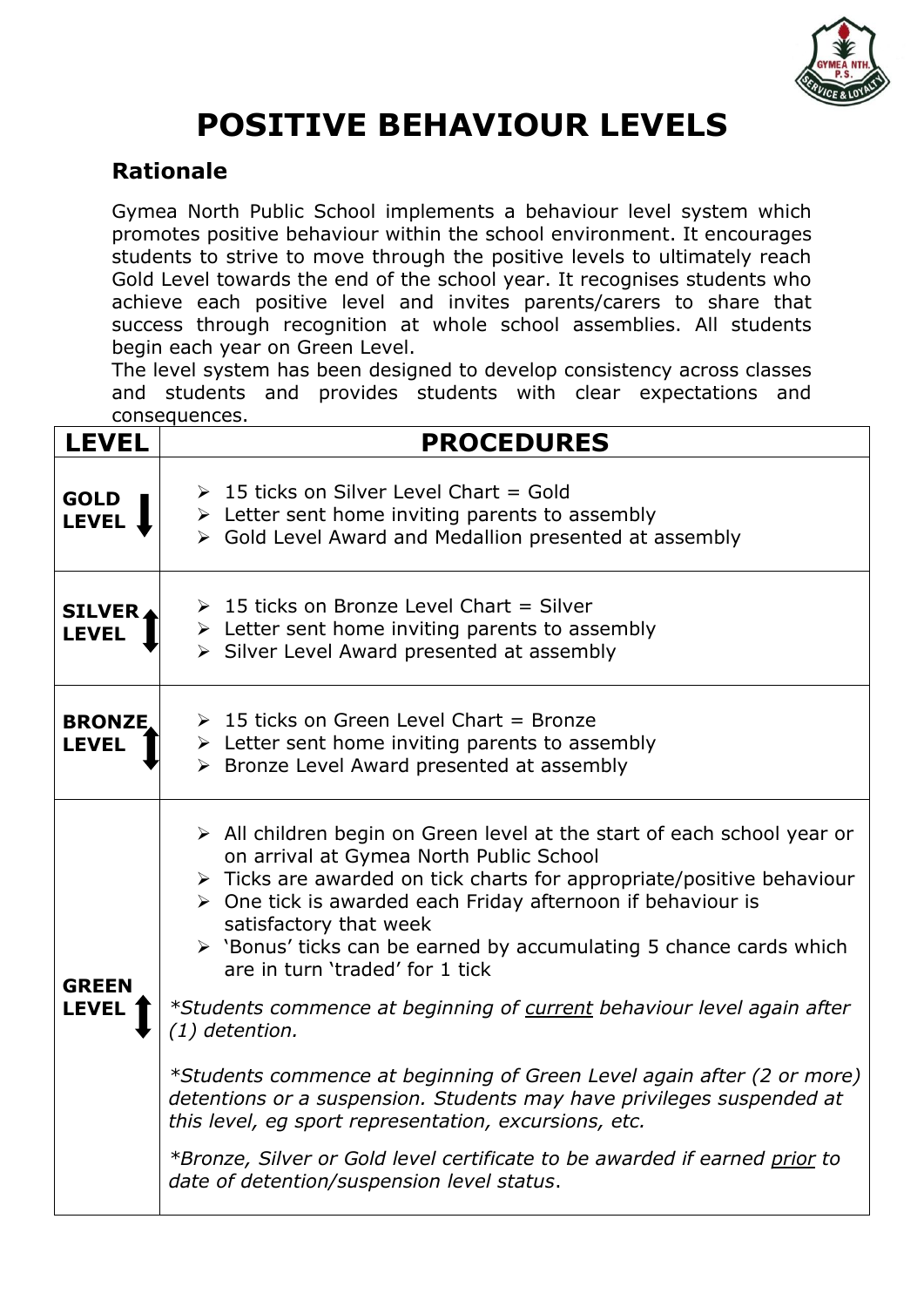## **GYMEA NORTH PUBLIC SCHOOL Playground Behaviour Management Plan**

- $\triangleright$  The six school rules are displayed in a prominent place in the playground.
- $\triangleright$  The six school rules are revised on a daily basis.
- $\triangleright$  The six rules are referred to throughout the day and positive acknowledgment given to students who are supporting them. This may be in the form of verbal praise, a Chance Card, etc.

#### **If a student displays inappropriate behaviour, the following strategies should be employed** *BEFORE* **a Yellow Warning card is issued:**

- $\triangleright$  The teacher uses subtle strategies of correction such as:
- $\triangleright$  defusing the situation with re-direction
- $\triangleright$  relocating the child away from others or closer to the teacher
- $\triangleright$  walking with the teacher for 10 minutes
- $\triangleright$  sitting on the silver seats (Time Out for 10 minutes)

#### **A rule reminder is given verbally and specifically to the student at this time.**

#### **Should the student continue with inappropriate behaviour, the following sequential steps should be actioned:**

#### *1. YELLOW WARNING CARD IS ISSUED*

- $\triangleright$  The student is instructed to place the Yellow Warning Card in the Yellow Box in the Admin Block
- The Assistant Principal on detention duty records the warning on ESR (School Welfare System) and informs the class teacher
- $\triangleright$  The student is told that their warning is being recorded
- $\triangleright$  The teacher on first half duty informs the teacher on second half of any warning cards issued
- $\triangleright$  The Assistant Principal informs classroom teachers of the number of Yellow Warning Cards issued (Repeat offenders) at Stage Meetings
- $\triangleright$  One Yellow Warning Card issued = No Friday tick

#### **A rule reminder is given verbally and specifically to the student at this time.**

#### **If the negative behaviour continues:**

#### *2. RED WARNING CARD IS ISSUED*

The student's behaviour is recorded on ESR (School Welfare System) by the Assistant Principal and the student is sent to the Assistant Principal for some 'time out'. This is to be a timed session and is not to exceed 15 minutes. This is the time for the child to reflect on his/her behaviour and attempt to recover from his/her actions. The Assistant Principal will give the student a letter to take home to his/her parents regarding his/her behaviour.

#### **If the negative behaviour continues:**

*3.* The student will be given a detention/s - Assistant Principal

*And/Or* parents will be called for an interview - Assistant Principal / Principal **And/Or** the student will have all privileges suspended- sport representation, excursions, etc **And/Or** the child will be suspended and the parents called to take them home - Principal

**EXTREME or SEVERE Behaviour**\*Physical violence, stealing or property damage is reason to send the student directly to the Assistant Principal / Principal. This will be recorded on ESR (School Welfare System).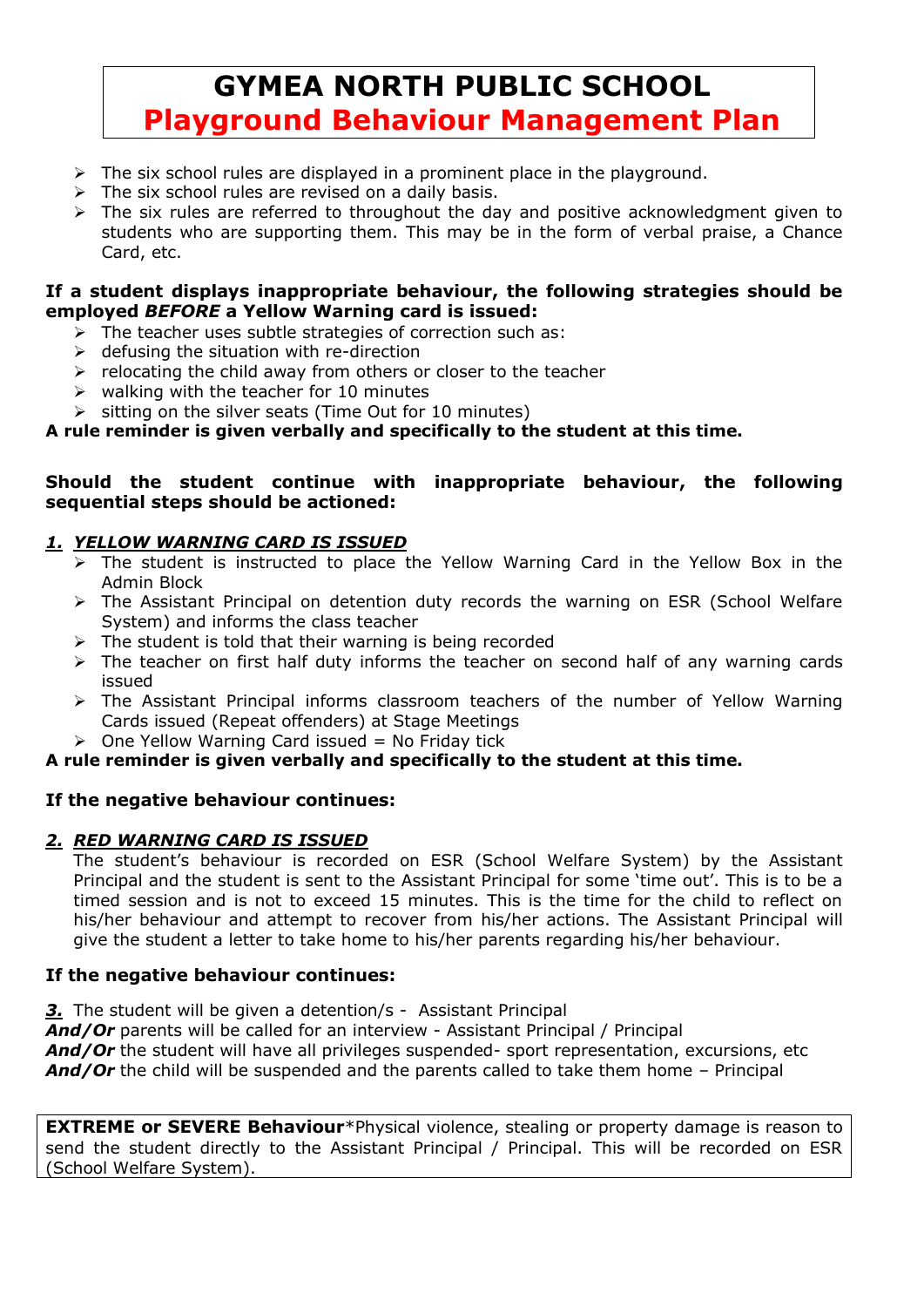#### **Playground Rules**

- No hat, play under an awning.
- No running on walkways.
- Tennis balls only at 9.00 am. Hand ball games with tennis balls only on asphalt areas.
- Basketballs only to be used in the correct area at lunchtime.
- No soccer balls or footballs before school / on asphalt.
- Play safely in areas supervised by a teacher.
- No throwing of sticks, stones or any other sharp and dangerous objects.
- No food or drinks to be taken onto grass areas.
- Students eat lunch sitting down in designated grade lunch areas.
- Students report any problems to the teacher on duty.
- Encourage solving problems with other students in a suitable manner.
- Students are not allowed to go into a block or a classroom without a teacher.
- Bikes and scooters must be walked through the school.
- Students should use the marked pedestrian crossings before and after school.

#### **Inappropriate Playground Behaviours**

#### **Minor Incidents**

- Running on asphalt
- Out of bounds
- Littering
- Not obeying playground rules
- No hat
- Uniform breaches including jewellery
- Late to lines continually
- Inconsiderate/unfair play
- Inappropriate manners towards teachers/peers

#### **Major Incidents**

- Swearing at teacher/peers
- Throwing rocks/sticks or any object with intent to harm
- Leaving the school grounds without permission
- Aggressive behaviour that doesn't cause serious harm or injury
- Racial/derogatory comments to students or staff
- Challenging authority/rude backchat to teachers
- Ignoring or refusing teacher directions repeatedly (after warning)
- Vandalism of school property or personal property
- **Stealing**
- Inappropriate behaviour whilst representing the school eg school excursions. P.S.S.A sport, sporting events, incursions, Performing Arts Concerts etc
- Bullying, harassing or intimidating